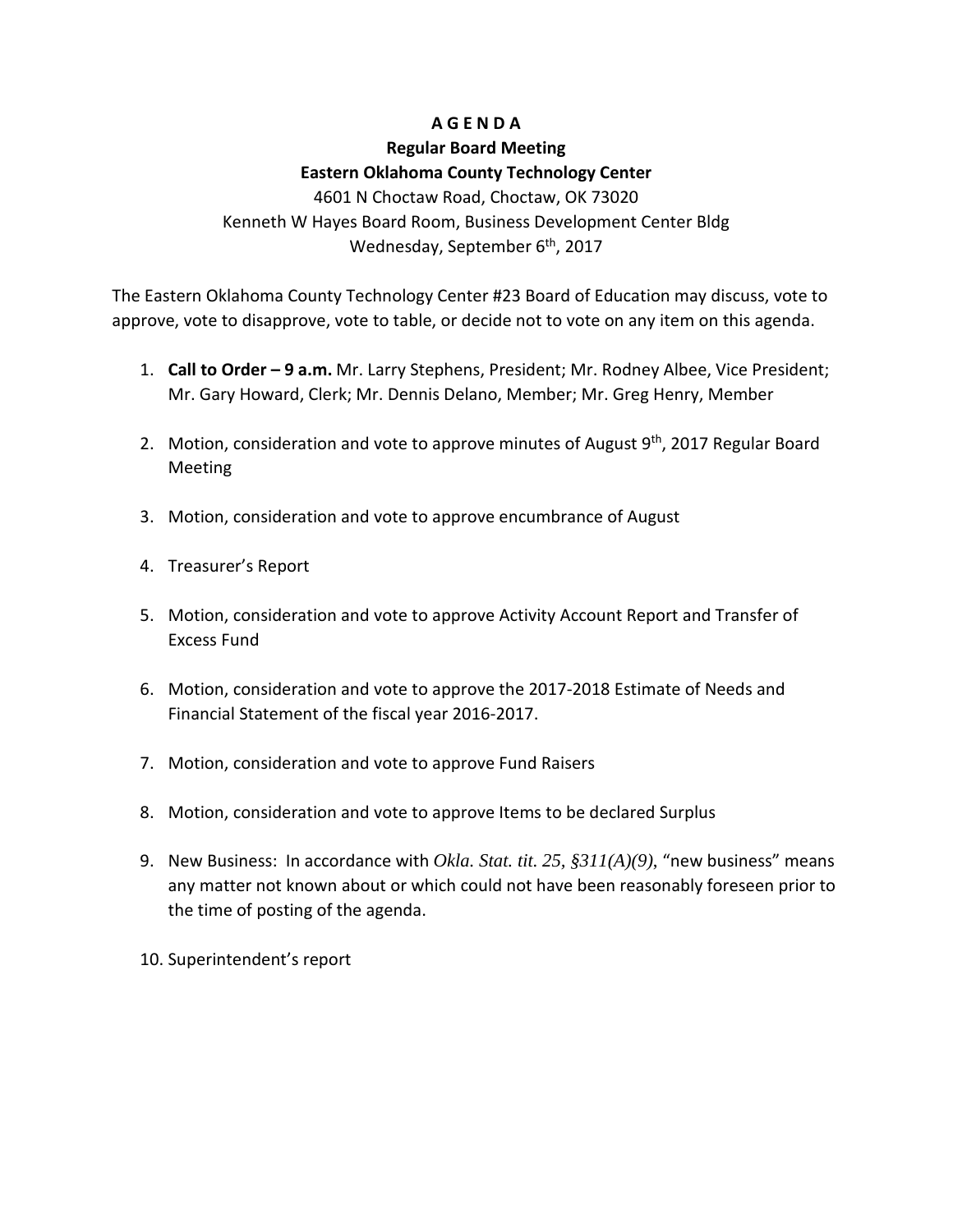Proposed Executive Session for the purpose of discussing the following so the board can return to open session and take action pursuant to Executive Session Authority: *Okla. Stat. tit. 25, §307(B)(1),(3) and (7).* The following items are proposed for discussion during the Executive Session:

- a. New Employment as listed on Personnel Report
- b. Secondary Substitute/Contract Instructors as listed on Personnel Report
- c. Resignation of Patsy Jordan, Director of Educational Services and Harold Baade, Small Business Management Coordinator
- 11. Motion and vote to convene in Executive Session
- 12. Motion and vote to return to Open Session
- 13. Board President's Statement of Executive Session Minutes
- 14. Motion, consideration and vote to approve, disapprove or table the following:
	- a. New Employments as listed on Personnel Report
	- b. Extra Duty Employments as listed on Personnel Report
	- c. Resignation of Patsy Jordan, Director of Educational Services and Harold Baade, Small Business Management Coordinator
- 15. Board Comments
- 16. Motion and vote for approval to Adjourn

Agenda Posted: Friday, September 1st, 2017 @ 4:00 pm Front door of Business Development Center building

Posted by:

Minutes Clerk

The next Regular meeting of the Board is: **Wednesday, October 4th, 2017** 9:00 a.m. Kenneth W Hayes Board Room